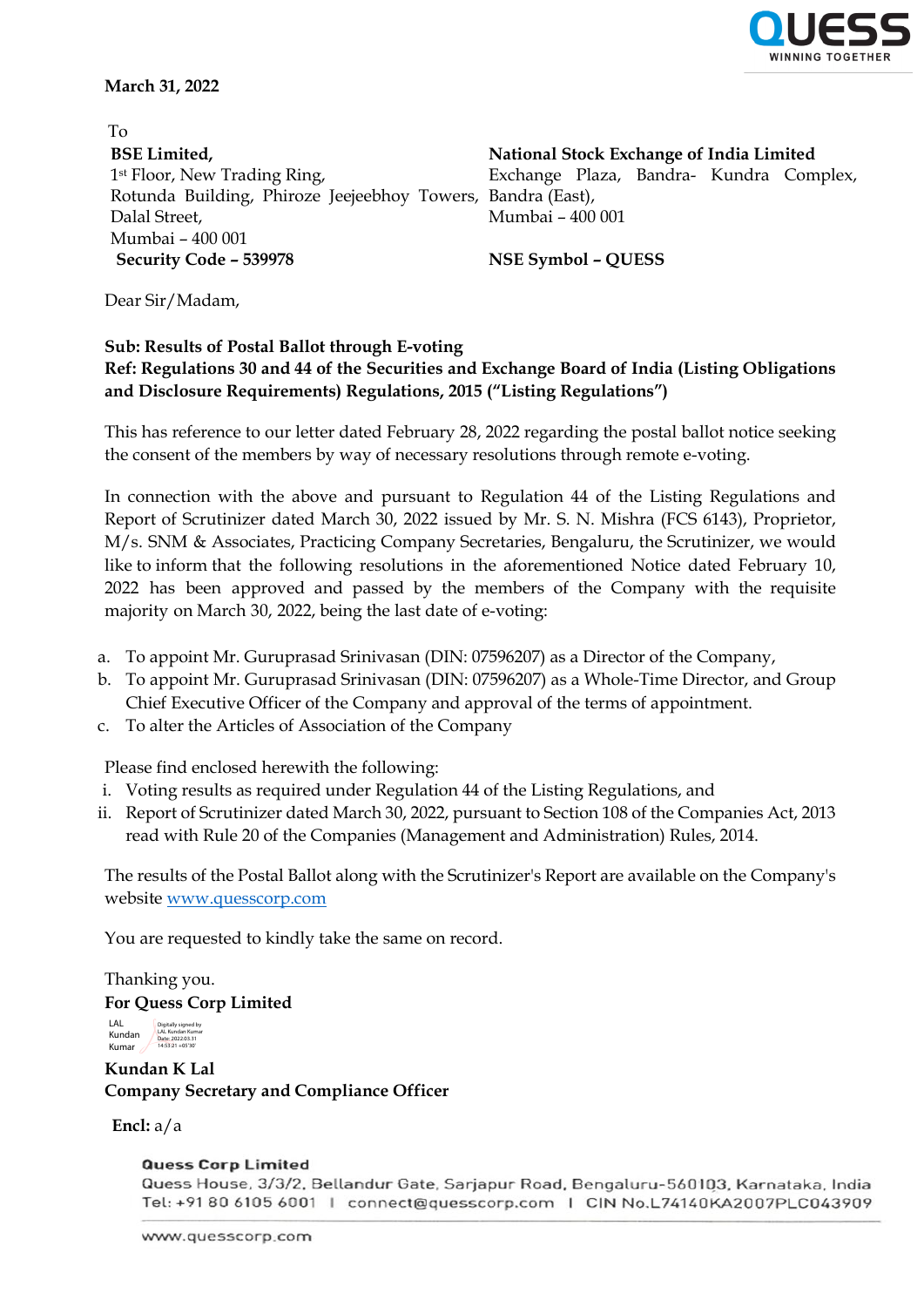

## **Postal Ballot Voting Results**

**Disclosure as per Regulation 44(3) of SEBI (Listing Obligations and Disclosure Requirements) Regulations, 2015**

| Date of Postal Ballot Notice                  | February 10, 2022                    |
|-----------------------------------------------|--------------------------------------|
|                                               | (Voting Start Date: March 01, 2022)  |
|                                               | (09.00 A.M. IST) till March 30, 2022 |
|                                               | $(05.00$ P.m. IST $))$               |
| Total number of shareholders on record date   |                                      |
| Number of shareholders present in the meeting | Not applicable (Resolution passed)   |
| either in person or proxy                     | through Postal Ballot)               |
| <b>Promoters and Promoter Group</b>           |                                      |
| Public:                                       |                                      |
| No. of Shareholders attended the meeting      | Not applicable (Resolution passed    |
| through Video Conferencing:                   | through Postal Ballot)               |
| <b>Promoters and Promoter Group</b>           |                                      |
| Public:                                       |                                      |

Resolution-wise voting results are as follows:

LAL Kundan Kumar Digitally signed by LAL Kundan Kumar Date: 2022.03.31 15:00:22 +05'30'

**Quess Corp Limited** 

Quess House, 3/3/2, Bellandur Gate, Sarjapur Road, Bengaluru-560103, Karnataka, India Tel: +91 80 6105 6001 | connect@quesscorp.com | CIN No.L74140KA2007PLC043909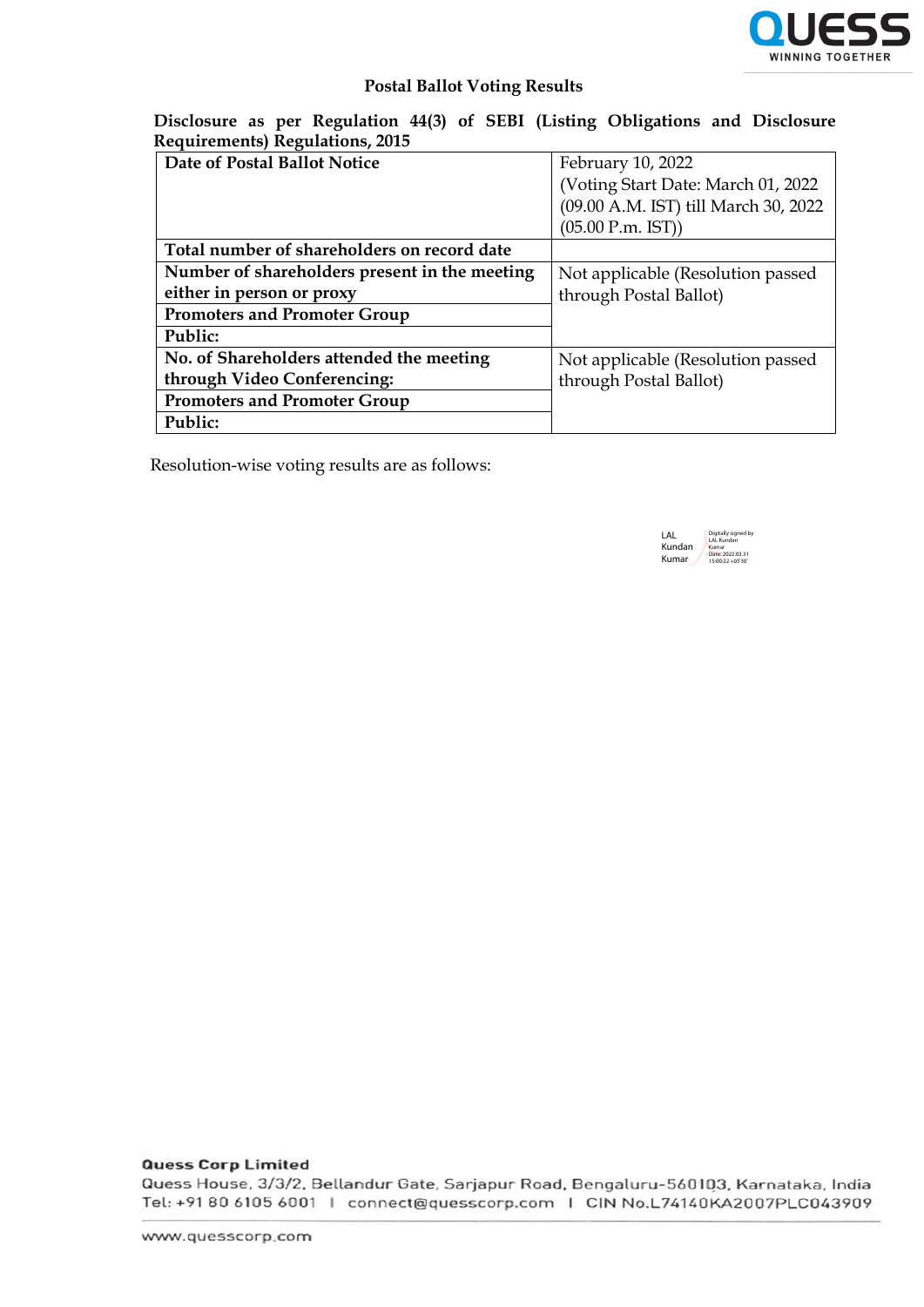| <b>Resolution Required: (Ordinary)</b> |                   |               | 1 - To appoint Mr. Guruprasad Srinivasan (DIN: 07596207) as a Director of the Company |                              |                    |                  |                                            |                                            |  |
|----------------------------------------|-------------------|---------------|---------------------------------------------------------------------------------------|------------------------------|--------------------|------------------|--------------------------------------------|--------------------------------------------|--|
| Whether promoter/ promoter group are   |                   |               |                                                                                       |                              | NO                 |                  |                                            |                                            |  |
| interested in the agenda/resolution?   |                   |               |                                                                                       |                              |                    |                  |                                            |                                            |  |
| Category                               | Mode of<br>Voting |               |                                                                                       | $\%$ of Votes                |                    |                  |                                            |                                            |  |
|                                        |                   |               |                                                                                       | Polled on                    |                    | No. of           | $\%$ of Votes in                           | $\%$ of Votes                              |  |
|                                        |                   | No. of shares | No. of votes                                                                          | outstanding                  | No. of Votes -     | Votes -          | favour on                                  | against on                                 |  |
|                                        |                   | held<br>$[1]$ | polled<br>$[2]$                                                                       | shares<br>$[3]=[2]/[1]]*100$ | in favour<br>$[4]$ | Against<br>$[5]$ | votes polled<br>$[6] = \{ [4]/[2] \}$ *100 | votes polled<br>$[7] = \{ [5]/[2] \}$ *100 |  |
|                                        |                   |               |                                                                                       |                              |                    |                  |                                            |                                            |  |
|                                        | E-Voting          |               | 76,708,872                                                                            | 100.0000                     | 76,708,872         | $\overline{0}$   | 100.0000                                   | 0.0000                                     |  |
|                                        | Poll              | 76,708,872    | $\theta$                                                                              | 0.0000                       | $\boldsymbol{0}$   | $\overline{0}$   | 0.0000                                     | 0.0000                                     |  |
| Promoter and                           | Postal            |               |                                                                                       |                              |                    |                  |                                            |                                            |  |
| Promoter Group                         | <b>Ballot</b>     |               | $\mathbf{0}$                                                                          | 0.0000                       | $\boldsymbol{0}$   | $\boldsymbol{0}$ | 0.0000                                     | 0.0000                                     |  |
|                                        | <b>Total</b>      |               | 76,708,872                                                                            | 100.0000                     | 76,708,872         | $\bf{0}$         | 100.0000                                   | 0.0000                                     |  |
|                                        | E-Voting          |               | 38,775,904                                                                            | 77.7181                      | 38,741,723         | 34,181           | 99.9118                                    | 0.0882                                     |  |
|                                        | Poll              |               | $\theta$                                                                              | 0.0000                       | $\Omega$           | $\overline{0}$   | 0.0000                                     | 0.0000                                     |  |
| <b>Public Institutions</b>             | Postal            | 49,893,037    |                                                                                       |                              |                    |                  |                                            |                                            |  |
|                                        | Ballot            |               | $\theta$                                                                              | 0.0000                       | $\boldsymbol{0}$   | $\overline{0}$   | 0.0000                                     | 0.0000                                     |  |
|                                        | <b>Total</b>      |               | 38,775,904                                                                            | 77.7181                      | 38,741,723         | 34,181           | 99.9118                                    | 0.0882                                     |  |
|                                        | E-Voting          |               | 6,114,212                                                                             | 28.7300                      | 6,113,812          | 400              | 99.9935                                    | 0.0065                                     |  |
| Public Non<br>Institutions             | Poll              |               | $\boldsymbol{0}$                                                                      | 0.0000                       | $\boldsymbol{0}$   | $\boldsymbol{0}$ | 0.0000                                     | 0.0000                                     |  |
|                                        | Postal            | 21,281,621    |                                                                                       |                              |                    |                  |                                            |                                            |  |
|                                        | <b>Ballot</b>     |               | $\mathbf{0}$                                                                          | 0.0000                       | $\boldsymbol{0}$   | $\boldsymbol{0}$ | 0.0000                                     | 0.0000                                     |  |
|                                        | <b>Total</b>      |               | 6,114,212                                                                             | 28.7300                      | 6,113,812          | 400              | 99.9935                                    | 0.0065                                     |  |
| <b>Total</b>                           |                   | 147,883,530   | 121,598,988                                                                           | 82.2262                      | 121,564,407        | 34,581           | 99.9716                                    | 0.0284                                     |  |

| I AI.  | Digitally signed by |
|--------|---------------------|
|        | I Al Kundan         |
| Kundan | Kumar               |
| Kumar  | Date: 2022.03.31    |
|        | 15:01:43 +05'30'    |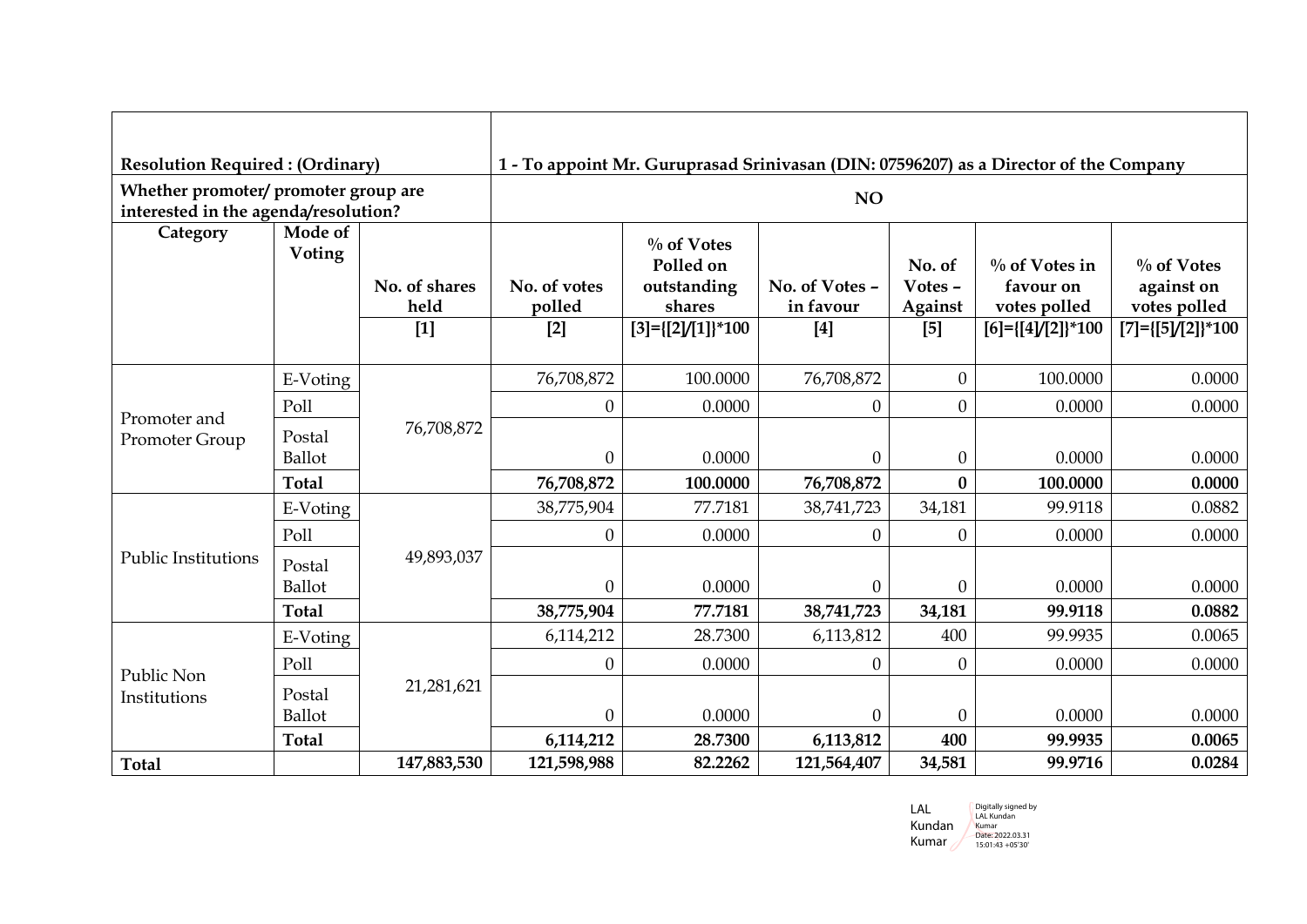| <b>Resolution Required: (Ordinary)</b>                                       |                   |                       |                        | 2 - To appoint Mr. Guruprasad Srinivasan (DIN: 07596207) as a Whole-Time Director and              |                             |                              |                                               |                                             |  |
|------------------------------------------------------------------------------|-------------------|-----------------------|------------------------|----------------------------------------------------------------------------------------------------|-----------------------------|------------------------------|-----------------------------------------------|---------------------------------------------|--|
| Whether promoter/ promoter group are<br>interested in the agenda/resolution? |                   |                       |                        | Group Chief Executive Officer of the Company and approval of the terms of appointment<br><b>NO</b> |                             |                              |                                               |                                             |  |
| Category                                                                     | Mode of<br>Voting | No. of shares<br>held | No. of votes<br>polled | $\%$ of Votes<br>Polled on<br>outstanding<br>shares                                                | No. of Votes -<br>in favour | No. of<br>Votes -<br>Against | $\%$ of Votes in<br>favour on<br>votes polled | $\%$ of Votes<br>against on<br>votes polled |  |
|                                                                              |                   | $[1]$                 | $[2]$                  | $[3] = \{ [2]/[1] \}$ *100                                                                         | $[4]$                       | $[5]$                        | $[6] = [{4} / [2]$ <sup>*</sup> 100           | $[7] = \{ [5]/[2] \}$ *100                  |  |
|                                                                              | E-Voting          |                       | 76,708,872             | 100.0000                                                                                           | 76,708,872                  | $\overline{0}$               | 100.0000                                      | 0.0000                                      |  |
| Promoter and                                                                 | Poll              |                       | $\theta$               | 0.0000                                                                                             | $\boldsymbol{0}$            | $\overline{0}$               | 0.0000                                        | 0.0000                                      |  |
| Promoter Group                                                               | Postal            | 76,708,872            |                        |                                                                                                    |                             |                              |                                               |                                             |  |
|                                                                              | <b>Ballot</b>     |                       | $\mathbf{0}$           | 0.0000                                                                                             | $\boldsymbol{0}$            | $\boldsymbol{0}$             | 0.0000                                        | 0.0000                                      |  |
|                                                                              | <b>Total</b>      |                       | 76,708,872             | 100.0000                                                                                           | 76,708,872                  | $\bf{0}$                     | 100.0000                                      | 0.0000                                      |  |
|                                                                              | E-Voting          |                       | 38,775,904             | 77.7181                                                                                            | 38,775,904                  | $\overline{0}$               | 100.0000                                      | 0.0000                                      |  |
|                                                                              | Poll              |                       | $\theta$               | 0.0000                                                                                             | $\theta$                    | $\overline{0}$               | 0.0000                                        | 0.0000                                      |  |
| <b>Public Institutions</b>                                                   | Postal            | 49,893,037            |                        |                                                                                                    |                             |                              |                                               |                                             |  |
|                                                                              | <b>Ballot</b>     |                       | $\theta$               | 0.0000                                                                                             | $\boldsymbol{0}$            | $\boldsymbol{0}$             | 0.0000                                        | 0.0000                                      |  |
|                                                                              | <b>Total</b>      |                       | 38,775,904             | 77.7181                                                                                            | 38,775,904                  | $\bf{0}$                     | 100.0000                                      | 0.0000                                      |  |
|                                                                              | E-Voting          |                       | 6,114,211              | 28.7300                                                                                            | 6,113,711                   | 500                          | 99.9918                                       | 0.0082                                      |  |
| Public Non<br>Institutions                                                   | Poll              |                       | $\theta$               | 0.0000                                                                                             | $\boldsymbol{0}$            | $\overline{0}$               | 0.0000                                        | 0.0000                                      |  |
|                                                                              | Postal            | 21,281,621            |                        |                                                                                                    |                             |                              |                                               |                                             |  |
|                                                                              | Ballot            |                       | $\theta$               | 0.0000                                                                                             | $\boldsymbol{0}$            | $\theta$                     | 0.0000                                        | 0.0000                                      |  |
|                                                                              | <b>Total</b>      |                       | 6,114,211              | 28.7300                                                                                            | 6,113,711                   | 500                          | 99.9918                                       | 0.0082                                      |  |
| <b>Total</b>                                                                 |                   | 147,883,530           | 121,598,987            | 82.2262                                                                                            | 121,598,487                 | 500                          | 99.9996                                       | 0.0004                                      |  |

LAL Kundan Kumar Digitally signed by LAL Kundan Kumar Date: 2022.03.31 15:01:58 +05'30'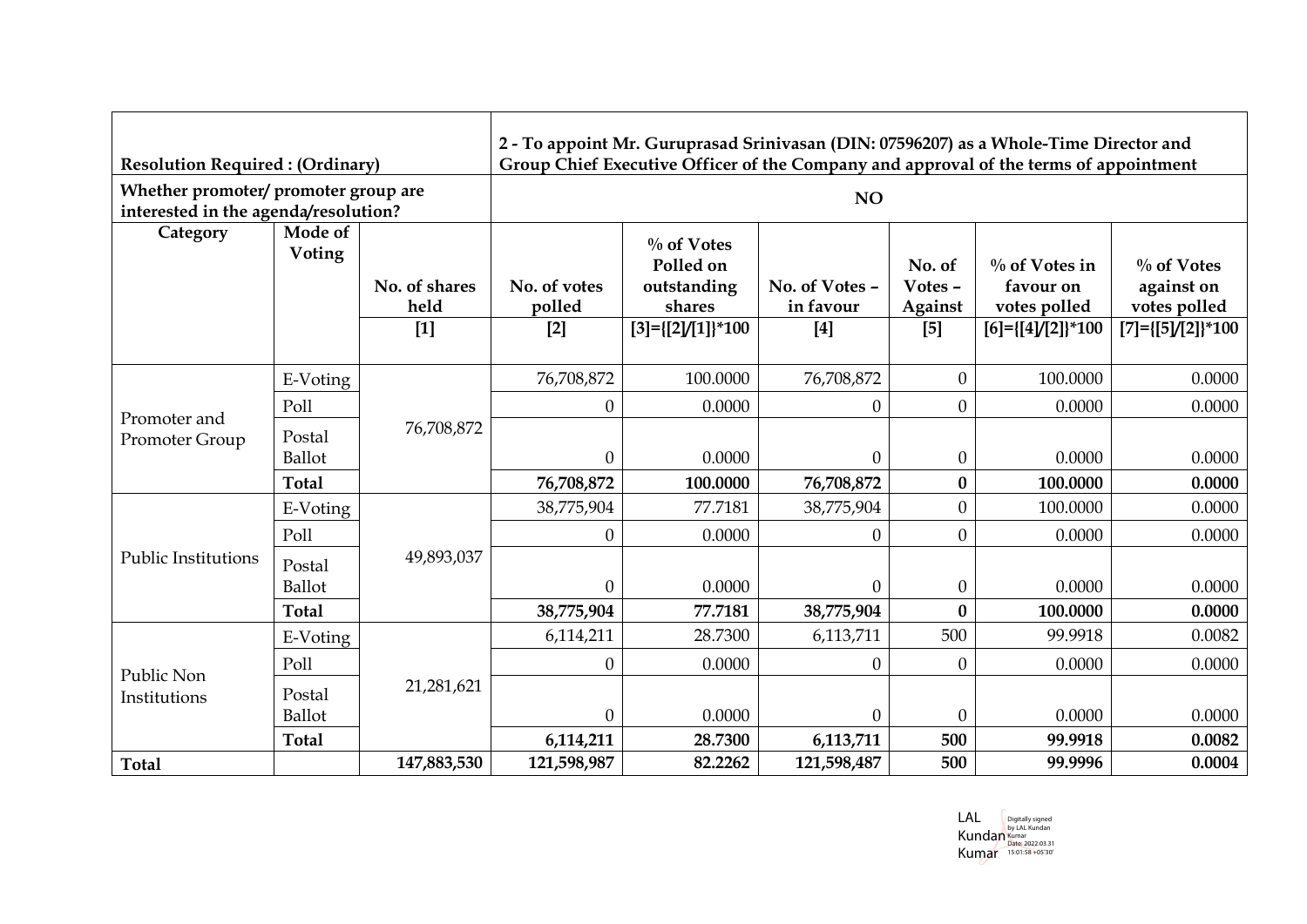|                                                                              | <b>Resolution Required: (Special)</b> |                                |                                 | 3 - To alter the Articles of Association of the Company                           |                                      |                                       |                                                                                      |                                                                           |  |  |
|------------------------------------------------------------------------------|---------------------------------------|--------------------------------|---------------------------------|-----------------------------------------------------------------------------------|--------------------------------------|---------------------------------------|--------------------------------------------------------------------------------------|---------------------------------------------------------------------------|--|--|
| Whether promoter/ promoter group are<br>interested in the agenda/resolution? |                                       |                                |                                 |                                                                                   | NO                                   |                                       |                                                                                      |                                                                           |  |  |
| Category                                                                     | Mode of<br>Voting                     | No. of shares<br>held<br>$[1]$ | No. of votes<br>polled<br>$[2]$ | $\%$ of Votes<br>Polled on<br>outstanding<br>shares<br>$[3] = \{ [2]/[1] \}$ *100 | No. of Votes -<br>in favour<br>$[4]$ | No. of<br>Votes -<br>Against<br>$[5]$ | $\%$ of Votes in<br>favour on<br>votes polled<br>$[6] = [{4} / [2]$ <sup>*</sup> 100 | $\%$ of Votes<br>against on<br>votes polled<br>$[7] = \{ [5]/[2] \}$ *100 |  |  |
|                                                                              | E-Voting                              |                                | 76,708,872                      | 100.0000                                                                          | 76,708,872                           | $\overline{0}$                        | 100.0000                                                                             | 0.0000                                                                    |  |  |
|                                                                              | Poll                                  | 76,708,872                     | $\theta$                        | 0.0000                                                                            | $\overline{0}$                       | $\overline{0}$                        | 0.0000                                                                               | 0.0000                                                                    |  |  |
| Promoter and                                                                 |                                       |                                |                                 |                                                                                   |                                      |                                       |                                                                                      |                                                                           |  |  |
| Promoter Group                                                               | Postal<br>Ballot                      |                                | $\theta$                        | 0.0000                                                                            | $\overline{0}$                       | $\overline{0}$                        | 0.0000                                                                               | 0.0000                                                                    |  |  |
|                                                                              | <b>Total</b>                          |                                | 76,708,872                      | 100.0000                                                                          | 76,708,872                           | $\mathbf{0}$                          | 100.0000                                                                             | 0.0000                                                                    |  |  |
|                                                                              | E-Voting                              |                                | 38,775,904                      | 77.7181                                                                           | 38,775,904                           | $\overline{0}$                        | 100.0000                                                                             | 0.0000                                                                    |  |  |
|                                                                              | Poll                                  |                                | $\theta$                        | 0.0000                                                                            | $\boldsymbol{0}$                     | $\overline{0}$                        | 0.0000                                                                               | 0.0000                                                                    |  |  |
| <b>Public Institutions</b>                                                   | Postal                                | 49,893,037                     |                                 |                                                                                   |                                      |                                       |                                                                                      |                                                                           |  |  |
|                                                                              | Ballot                                |                                | $\theta$                        | 0.0000                                                                            | $\boldsymbol{0}$                     | $\boldsymbol{0}$                      | 0.0000                                                                               | 0.0000                                                                    |  |  |
|                                                                              | <b>Total</b>                          |                                | 38,775,904                      | 77.7181                                                                           | 38,775,904                           | $\bf{0}$                              | 100.0000                                                                             | 0.0000                                                                    |  |  |
| Public Non<br>Institutions                                                   | E-Voting                              |                                | 6,114,212                       | 28.7300                                                                           | 6,112,251                            | 1961                                  | 99.9679                                                                              | 0.0321                                                                    |  |  |
|                                                                              | Poll                                  |                                | $\theta$                        | 0.0000                                                                            | $\theta$                             | $\overline{0}$                        | 0.0000                                                                               | 0.0000                                                                    |  |  |
|                                                                              | Postal                                | 21,281,621                     |                                 |                                                                                   |                                      |                                       |                                                                                      |                                                                           |  |  |
|                                                                              | Ballot                                |                                | $\theta$                        | 0.0000                                                                            | $\boldsymbol{0}$                     | $\boldsymbol{0}$                      | 0.0000                                                                               | 0.0000                                                                    |  |  |
|                                                                              | <b>Total</b>                          |                                | 6,114,212                       | 28.7300                                                                           | 6,112,251                            | 1961                                  | 99.9679                                                                              | 0.0321                                                                    |  |  |
| <b>Total</b>                                                                 |                                       | 147,883,530                    | 121,598,988                     | 82.2262                                                                           | 121,597,027                          | 1961                                  | 99.9984                                                                              | 0.0016                                                                    |  |  |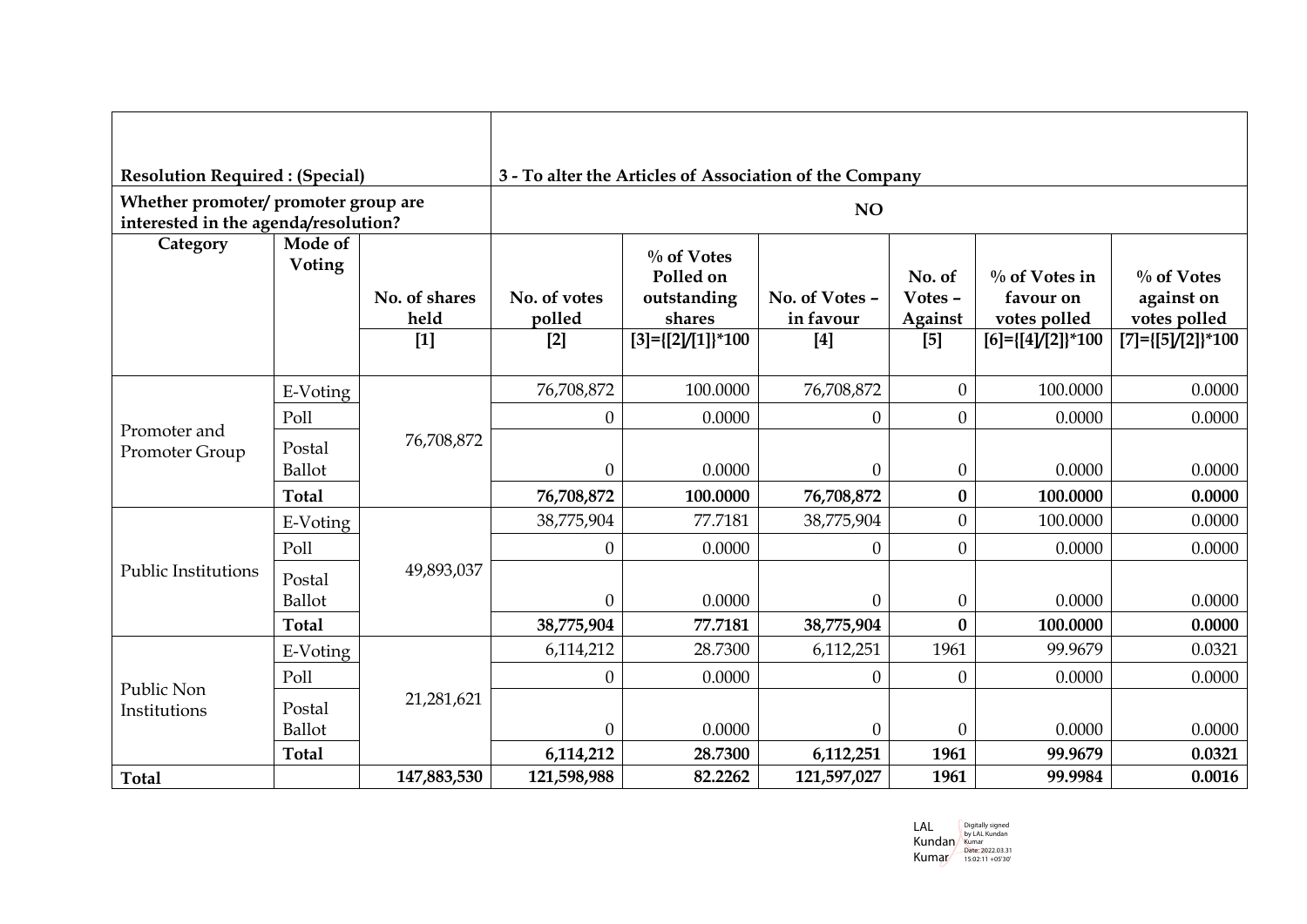**SNM** & **Associates,**  Company Secretaries, P-41, 9<sup>th</sup> 'A' Main, LIC Colony, Jeevanbhimanagar, Bangalore- 560 075.

Dated: March 30, 2022

To, The Chairman Quess Corp Limited, 3/3/2, Bellandur Gate, Sarjapur Main Road, Bangalore - 560103.

Dear Sir,

## **RE: SCRUNITINIZER'S REPORT**

I, S.N. Mishra, Practicing Company Secretaries, was appointed as the Scrutinizer by the Board of Directors of Quess Corp Limited **("Quess"** or **"the Company')** for scrutinizing the postal ballot through remote e-voting process in a fair and transparent manner in compliance with the provisions of Section 108 and 110 and other applicable provisions, if any, of the Companies Act, 2013 ("the Act''), Rule 20 and 22 of the Companies (Management and Administration) Rules, 2014 ("Rules") (including any statutory modification or re-enactment thereof for the time being in force, and as amended from time to time), read with the General Circular No. 14/2020 dated April 8, 2020, the General Circular No. 17 /2020 dated April 13, 2020, the General Circular No. 22/2020 dated June 15, 2020, the General Circular No. 33/2020 dated September 28, 2020 and the General Circular No. 39/2020 dated December 31, 2020, General Circular No. 20/2021 dated December 08, 2021 issued by the Ministry of Corporate Affairs ((hereinafter collectively referred to as "MCA Circulars"), and Regulation 44 of the SEBI (Listing Obligations and Disclosure Requirements) Regulations, 2015 ("Listing Regulations") to seek approval of the Members for the resolutions as mentioned in the Postal Ballot Notice dated February 10, 2022 **("Notice").**

The compliance with the provisions of (i) the Companies Act, 2013 and the Rules made thereunder and (ii) the SEBI (Listing Obligations and Disclosure Requirements) Regulations 2015 and (iii) the General Circular No. 14/2020 dated April 8, 2020, the General Circular No. 17 /2020 dated April 13, 2020, the General Circular No. 22/2020 dated June 15, 2020, the General Circular No. 33/2020 dated September 28, 2020 and the General Circular No. 39/2020 dated December 31, 2020, General Circular No. 20/2021 dated December 08, 2021 relating to voting through remote e-voting by the shareholders on the resolutions proposed in the Postal Ballot Notice dated February 10, 2022 is the responsibility of the management. My responsibility as a Scrutinizer is to ensure that the voting process, through remote e-voting process is conducted in a fair and transparent manner and render the Scrutinizer's Report of the total votes cast "in favour" or "against", if any, to the Chairman on the resolutions, based on the reports generated from https://instavote.linkintime.co.in website.



Phone: (O) 080 - 25296825, 25283637, Mobile - 98456 4 E-mail: surjya.mishra@gmail.com / mishra@snmassociates.MGAL www .snmassociates.in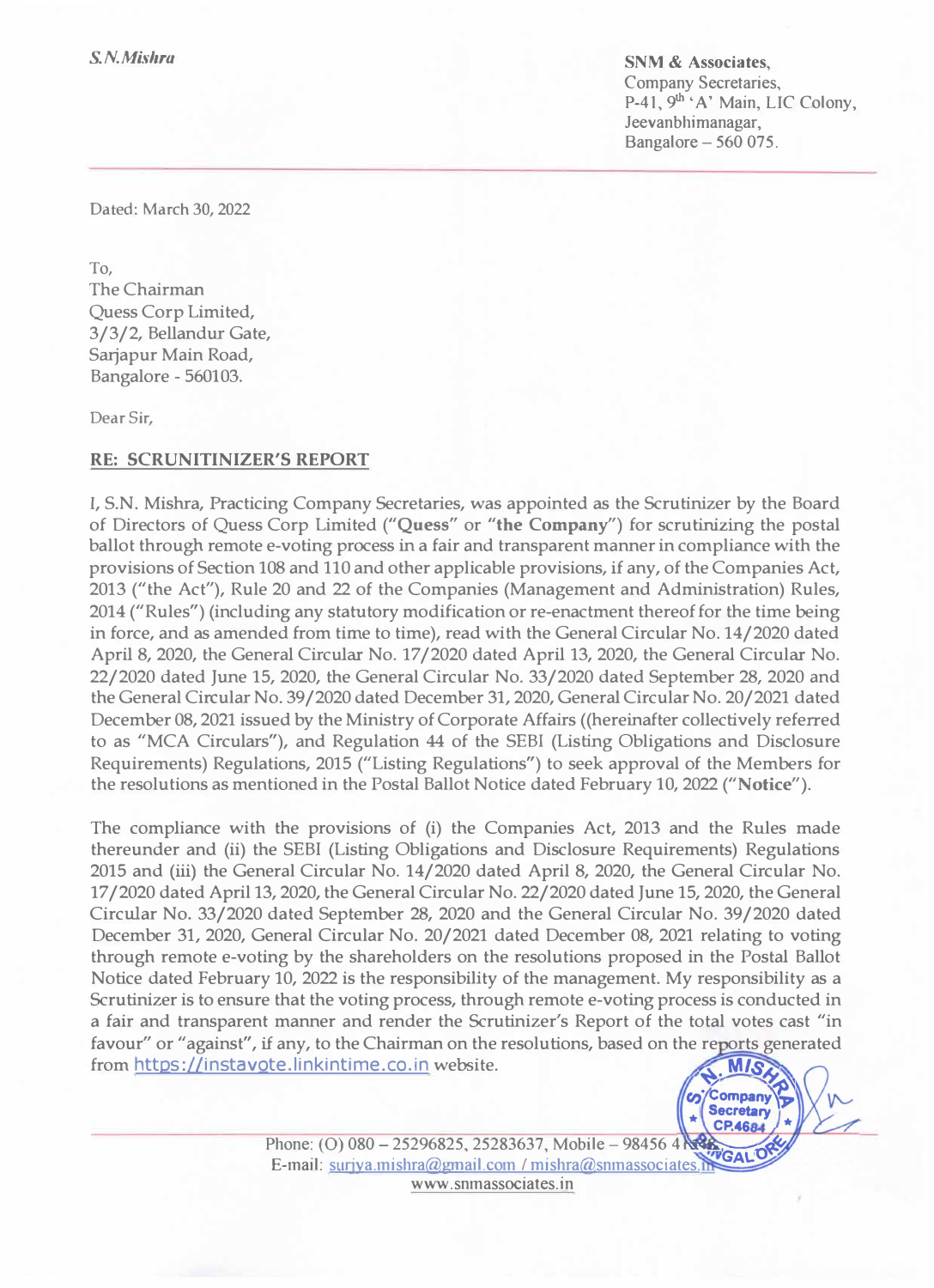I wish to submit my report as hereunder:

- 1. The Company has appointed Link Intime India Private Limited ("Link Intime") to provide e-voting facility to its Members.
- 2. On February 28, 2022, the Notice along with annexures was sent to all members whose names appeared on the Register of Members as on February 18, 2022 only through electronic mode to the e-mail addresses registered with the Company /Link Intime.
- 3. The voting period (by e-voting) commenced on March 01, 2022, from 9.00 a.m. and concluded on March 30, 2022 at 5.00 p.m.
- 4. Voting rights of the Members have been reckoned in proportion to their shares of the paid-up equity share capital of the Company as on February 18, 2022.
- 5. The votes cast through e-voting upto March 30, 2022 till 5p.m. were downloaded from https:/ /instavote.linkintime.co website and unfreezed at 5.03 p.m. on March 30, 2022 in presence of two witnesses Mr. Sumanth More and Mrs. Nikita Bhagwani residing at



6. In general and for your information, I carried out such scrutiny as I considered necessary for the purpose of Postal Ballot through remote e-voting.

Based on the above, I have compiled the results of the remote e-voting in respect of

**(I) To Appoint Mr. Guruprasad Srinivasan (DIN: 07596207) as a Director of the Company (Ordinary Resolution)**

| <b>Particulars</b>                    | No. of equity shares        |           |  |  |
|---------------------------------------|-----------------------------|-----------|--|--|
|                                       | Number of<br><b>Members</b> | E-voting  |  |  |
| <b>Total Numbers of Members voted</b> | 272                         | 121598988 |  |  |
| Less: Invalid votes / abstain votes   | $\bigcap$                   |           |  |  |
| <b>Total Number of Valid votes</b>    | 272                         | 121598988 |  |  |

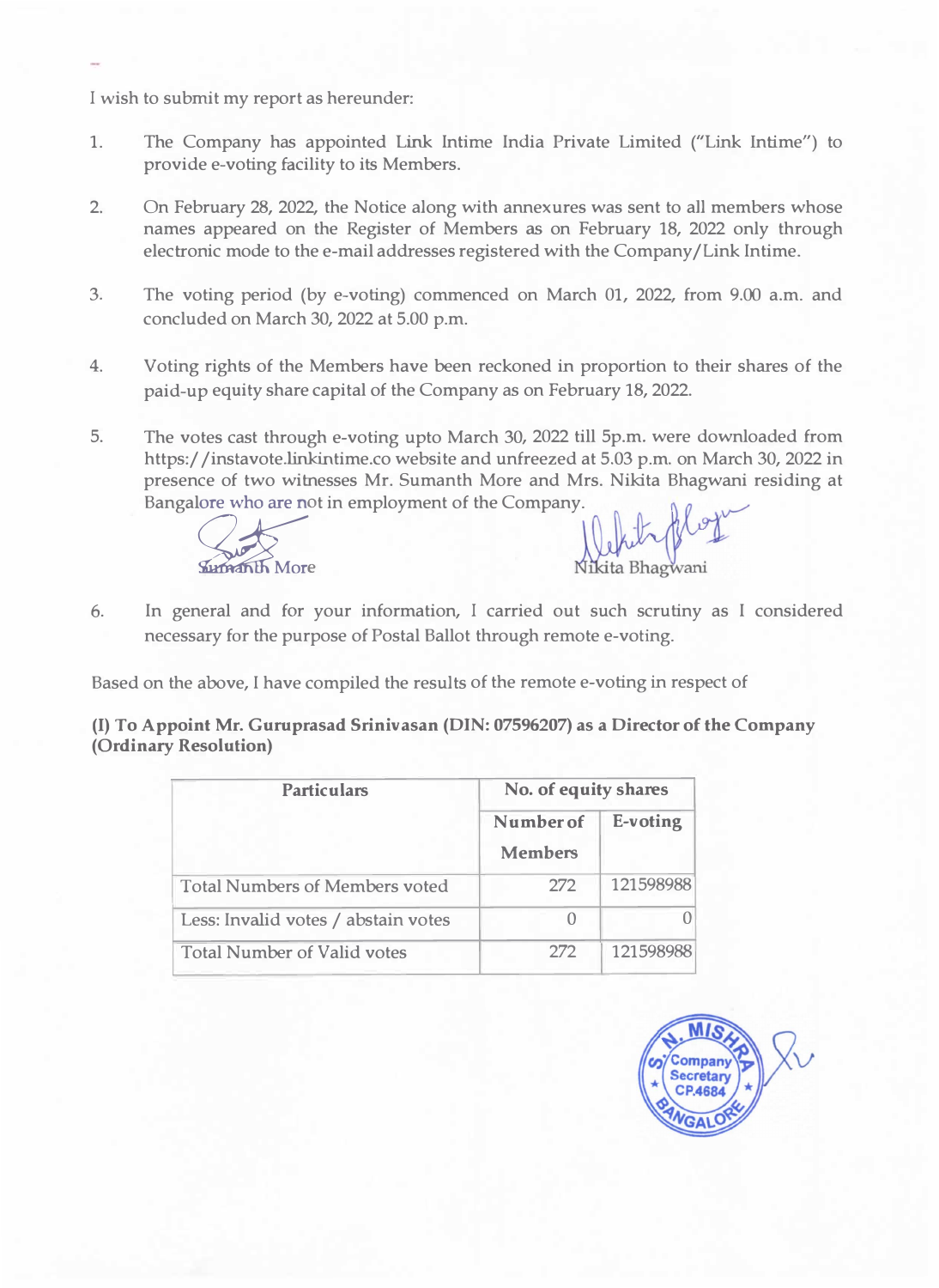Voted **in FAVOUR** of the Resolution:

| <b>Particulars</b>                           | Number of<br><b>Members voted</b> | Number of votes cast<br>in favour of the<br>resolution | Percentage of<br>valid votes<br>cast |
|----------------------------------------------|-----------------------------------|--------------------------------------------------------|--------------------------------------|
| received<br><b>Votes</b><br>through e-voting | 263                               | 121564407                                              | 99.97                                |
| Total                                        | 263                               | 121564407                                              |                                      |

Voted **AGAINST** the Resolution:

| <b>Particulars</b>                    | Number of<br><b>Members</b><br>voted | Number of votes cast<br>against the resolution | <b>Percentage of</b><br>valid votes<br>cast |
|---------------------------------------|--------------------------------------|------------------------------------------------|---------------------------------------------|
| received<br>Votes<br>through e-voting |                                      | 34581                                          | 0.03                                        |
| Total                                 |                                      | 34581                                          |                                             |

*The resolution was passed with the requisite majority.* 

**(II) To Appoint Mr. Guruprasad Srinivasan (DIN: 07596207) as a Whole Time Director and Group Chief Executive Officer of the Company and approval of the terms of appointment (Ordinary Resolution)**

| <b>Particulars</b>                    | No. of equity shares        |           |  |  |
|---------------------------------------|-----------------------------|-----------|--|--|
|                                       | Number of<br><b>Members</b> | E-voting  |  |  |
| <b>Total Numbers of Members voted</b> | 271                         | 121598987 |  |  |
| Less: Invalid votes / abstain votes   |                             |           |  |  |
| <b>Total Number of Valid votes</b>    | 272                         | 121598988 |  |  |

## Voted in **FAVOUR** of the Resolution:

| <b>Particulars</b>                           | Number of<br><b>Members voted</b> | Number of votes cast<br>in favour of the<br>resolution | <b>Percentage of</b><br>valid votes<br>cast |
|----------------------------------------------|-----------------------------------|--------------------------------------------------------|---------------------------------------------|
| received<br><b>Votes</b><br>through e-voting | 262                               | 121598487                                              | 99.999                                      |
| Total                                        | 262                               | 121598487                                              |                                             |

 $M$ Compan Secretary CP.4684  $G_A$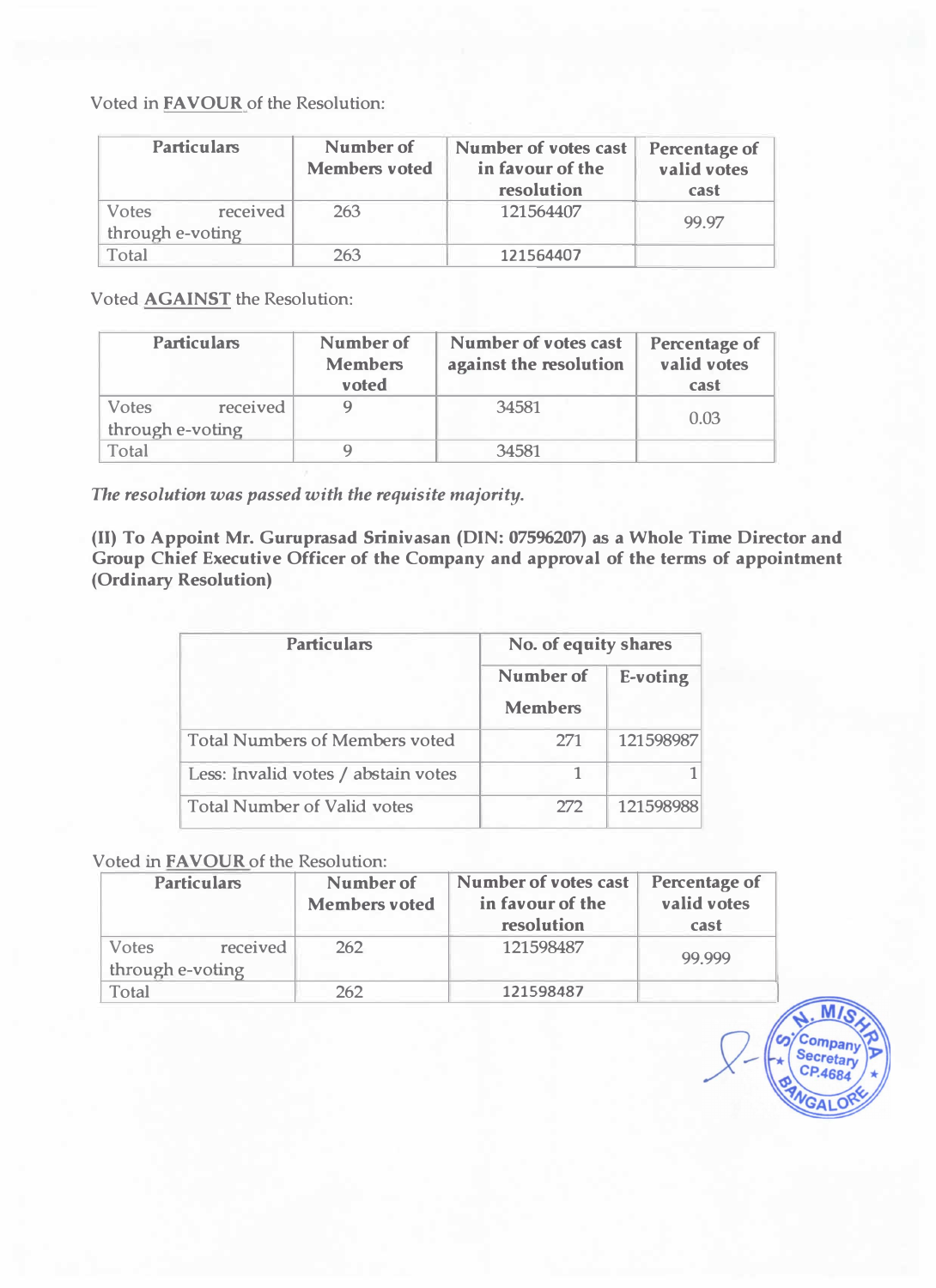Voted **AGAINST** the Resolution:

| <b>Particulars</b>                    | Number of<br><b>Members</b><br>voted | Number of votes cast<br>against the resolution | <b>Percentage of</b><br>valid votes<br>cast |
|---------------------------------------|--------------------------------------|------------------------------------------------|---------------------------------------------|
| Votes<br>received<br>through e-voting |                                      | 500                                            | 0.0001                                      |
| Total                                 |                                      | 500                                            |                                             |

*The resolution was passed with the requisite majority.* 

(III) **To alter the Articles of Association of the Company (Special Resolution)**

| <b>Particulars</b>                    | No. of equity shares        |           |  |  |
|---------------------------------------|-----------------------------|-----------|--|--|
|                                       | Number of<br><b>Members</b> | E-voting  |  |  |
| <b>Total Numbers of Members voted</b> | 272                         | 121598988 |  |  |
| Less: Invalid votes / abstain votes   | $\Omega$                    |           |  |  |
| <b>Total Number of Valid votes</b>    | 272                         | 121598988 |  |  |

Voted **in FAVOURof** the Resolution:

| <b>Particulars</b>                           | Number of<br><b>Members voted</b> | Number of votes cast<br>in favour of the<br>resolution | Percentage of<br>valid votes<br>cast |
|----------------------------------------------|-----------------------------------|--------------------------------------------------------|--------------------------------------|
| received<br><b>Votes</b><br>through e-voting | 263                               | 121597027                                              | 99.999                               |
| Total                                        | 263                               | 121597027                                              |                                      |

Voted **AGAINST** the Resolution:

| <b>Particulars</b>                    | Number of<br><b>Members</b><br>voted | Number of votes cast<br>against the resolution | Percentage of<br>valid votes<br>cast |
|---------------------------------------|--------------------------------------|------------------------------------------------|--------------------------------------|
| received<br>Votes<br>through e-voting |                                      | 1961                                           | 0.0001                               |
| Total                                 |                                      | 1961                                           |                                      |

*The resolution was passed with the requisite majority.* 

 $\sqrt{\frac{2}{3}}$  $\left( \rightarrow \right)$ Secretary<br>CP.4684